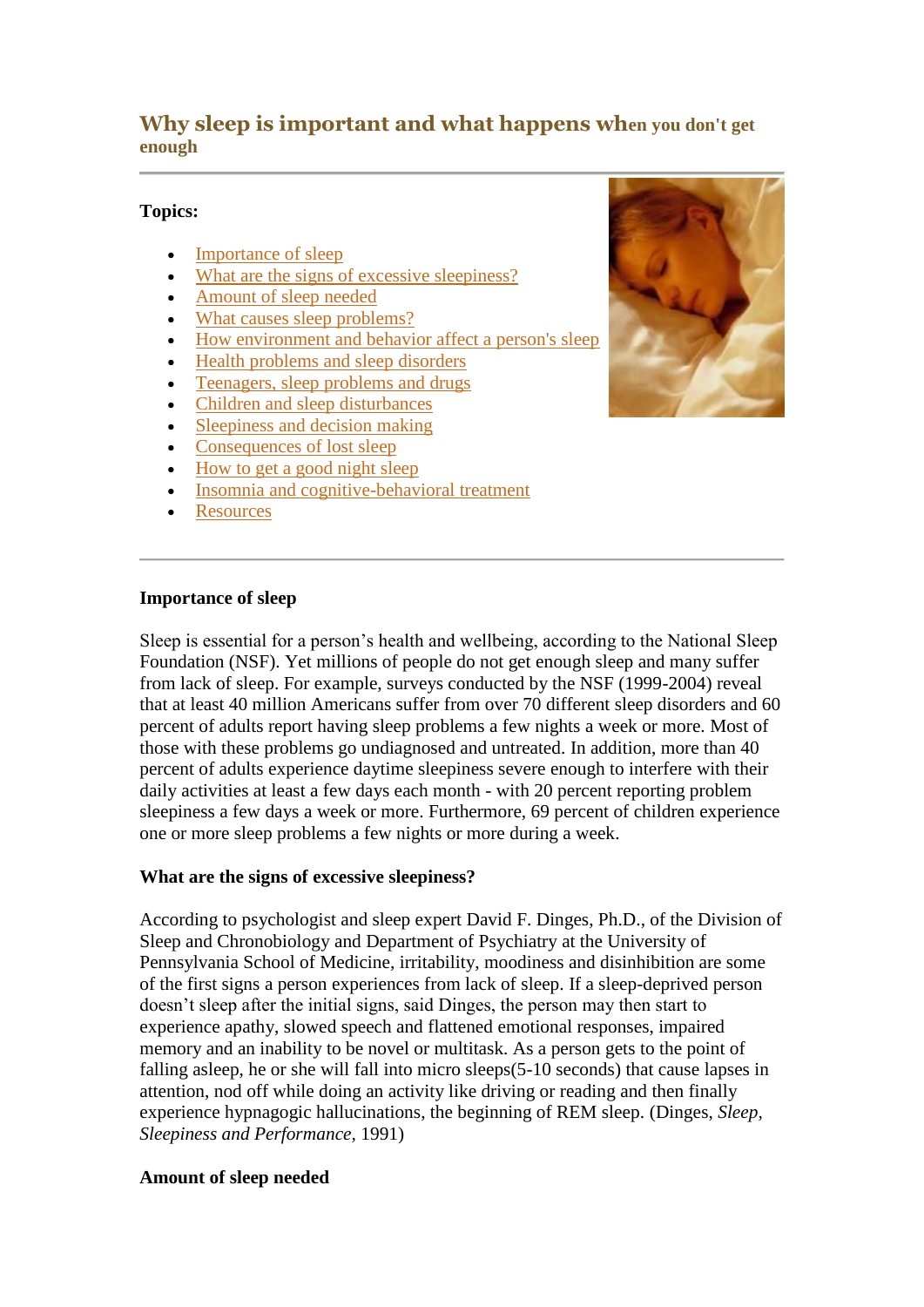Everyone's individual sleep needs vary. In general, most healthy adults are built for 16 hours of wakefulness and need an average of eight hours of sleep a night. However, some individuals are able to function without sleepiness or drowsiness after as little as six hours of sleep. Others can't perform at their peak unless they've slept ten hours. And, contrary to common myth, the need for sleep doesn't decline with age but the ability to sleep for six to eight hours at one time may be reduced. (Van Dongen & Dinges, *Principles & Practice of Sleep Medicine,* 2000)

## **What causes sleep problems?**

Psychologists and other scientists who study the causes of sleep disorders have shown that such problems can directly or indirectly be tied to abnormalities in the following systems:

## **Physiological systems**

- Brain and nervous system
- Cardiovascular system
- Metabolic functions
- Immune system

Furthermore, unhealthy conditions, disorders and diseases can also cause sleep problems, including:

- Pathological sleepiness, insomnia and accidents
- Hypertension and elevated cardiovascular risks (MI, stroke)
- Emotional disorders (depression, bipolar disorder)
- Obesity; metabolic syndrome and diabetes
- Alcohol and drug abuse (Dinges, 2004)

Groups that are at particular risk for sleep deprivation include night shift workers, physicians (average sleep  $= 6.5$  hours a day; residents  $= 5$  hours a day), truck drivers, parents and teenagers. (American Academy of Sleep Medicine and National Heart, Lung, and Blood Institute Working Group on Problem Sleepiness. 1997).

## **How environment and behavior affect a person's sleep**

Stress is the number one cause of short-term sleeping difficulties, according to sleep experts. Common triggers include school- or job-related pressures, a family or marriage problem and a serious illness or death in the family. Usually the sleep problem disappears when the stressful situation passes. However, if short-term sleep problems such as insomnia aren't managed properly from the beginning, they can persist long after the original stress has passed.

Drinking alcohol or beverages containing caffeine in the afternoon or evening, exercising close to bedtime, following an irregular morning and nighttime schedule, and working or doing other mentally intense activities right before or after getting into bed can disrupt sleep.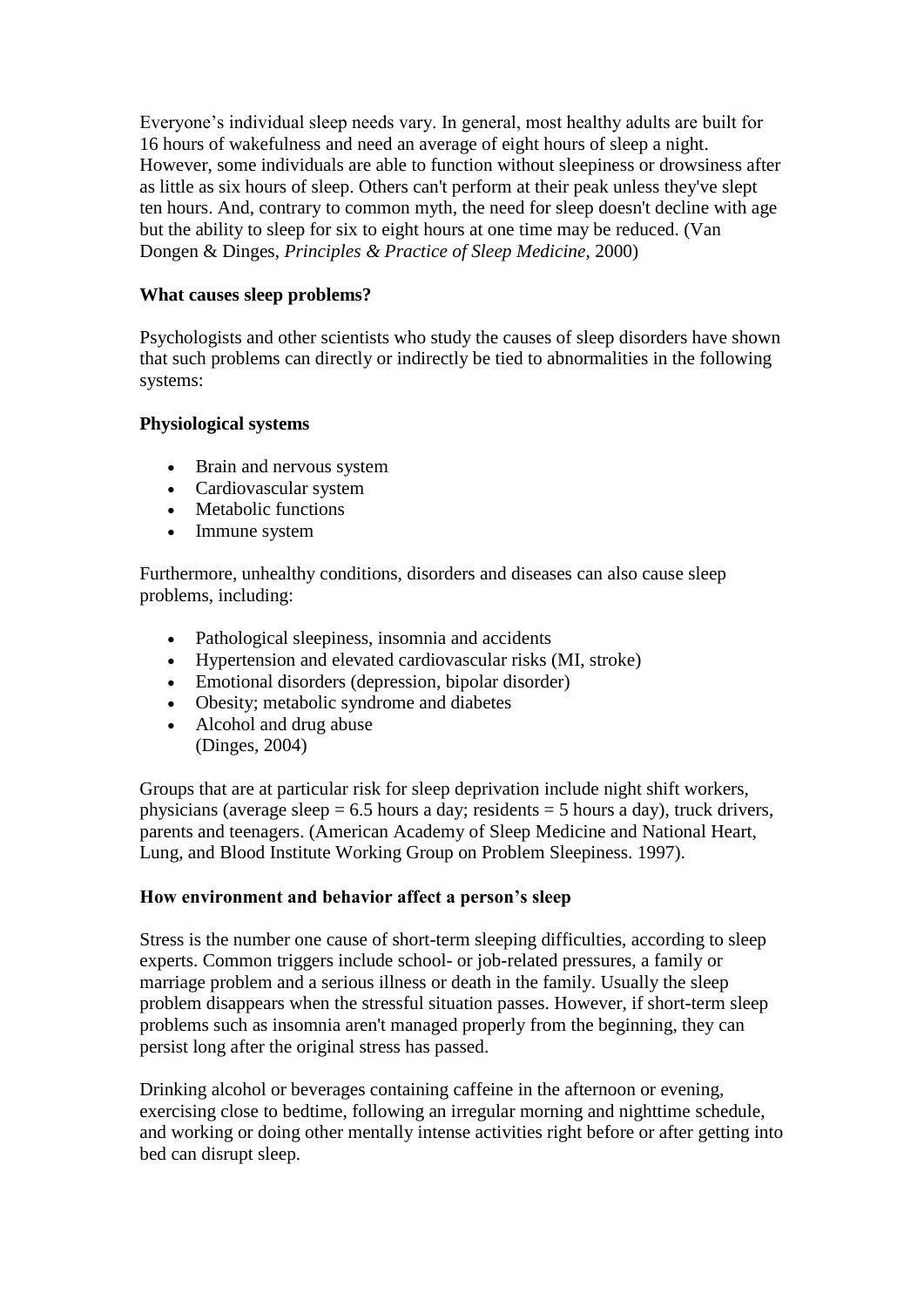If you are among the 20 percent of employees in the United States who are shift workers, sleep may be particularly elusive. Shift work forces you to try to sleep when activities around you - and your own "biological rhythms" - signal you to be awake. One study shows that shift workers are two to five times more likely than employees with regular, daytime hours to fall asleep on the job.

Traveling also disrupts sleep, especially jet lag and traveling across several time zones. This can upset your biological or "circadian" rhythms.

Environmental factors such as a room that's too hot or cold, too noisy or too brightly lit can be a barrier to sound sleep. And interruptions from children or other family members can also disrupt sleep. Other influences to pay attention to are the comfort and size of your bed and the habits of your sleep partner. If you have to lie beside someone who has different sleep preferences, snores, can't fall or stay asleep, or has other sleep difficulties, it often becomes your problem too!

Having a 24/7 lifestyle can also interrupt regular sleep patterns: the global economy that includes round the clock industries working to beat the competition; widespread use of nonstop automated systems to communicate and an increase in shift work makes for sleeping at regular times difficult.

#### **Health problems and sleep disorders**

A number of physical problems can interfere with your ability to fall or stay asleep. For example, arthritis and other conditions that cause pain, backache, or discomfort can make it difficult to sleep well.

Epidemiological studies suggest self-reported sleep complaints are associated with an increased relative risk of cardiovascular morbidity and mortality. For women, pregnancy and hormonal shifts including those that cause premenstrual syndrome (PMS) or menopause and its accompanying hot flashes can also intrude on sleep.

Finally, certain medications such as decongestants, steroids and some medicines for high blood pressure, asthma, or depression can cause sleeping difficulties as a side effect.

It is a good idea to talk to a physician or mental health provider about any sleeping problem that recurs or persists for longer than a few weeks.

According to the DSM IV, some psychiatric disorders have fatigue as a major symptom. Included are: major depressive disorder (includes postpartum blues), minor depression, dythymia, mixed anxiety-depression, SAD and bipolar disorder.

#### **Teenagers, sleep problems and drugs**

According to a long-term study published in the 2004 April issue of *Alcoholism: Clinical and Experimental Research,* young teenagers whose preschool sleep habits were poor were more than twice as likely to use drugs, tobacco or alcohol. This finding was made by the University of Michigan Health System as part of a family health study that followed 257 boys and their parents for 10 years. The study found a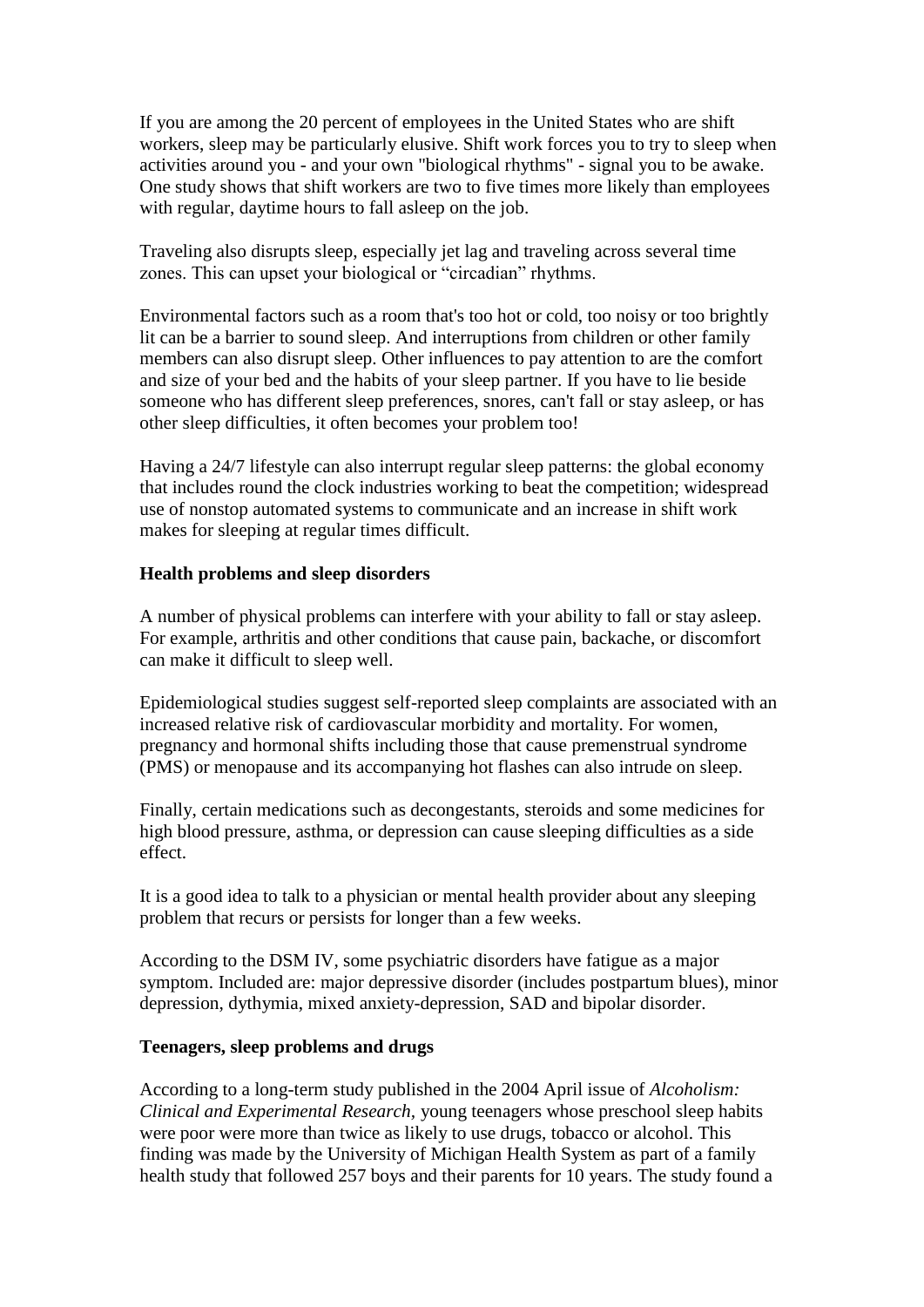significant connection between sleep problems in children and later drug use, even when other issues such as depression, aggression, attention problems and parental alcoholism were taken into account. Long-term data on girls isn't available yet. The researchers suggest that early sleep problems may be a "marker" for predicting later risk of early adolescent substance abuse—and that there may be a common biological factor underlying both traits. Although the relationship between sleep problems and the abuse of alcohol in adults is well known, this is the first study to look at the issue in children.

## **Children and Sleep Disturbances**

**Nightmares** are dreams with vivid and disturbing content. They are common in children during REM sleep. They usually involve an immediate awakening and good recall of the dream content.

**Sleep terrors** are often described as extreme nightmares. Like nightmares, they most often occur during childhood, however they typically take place during non-REM (NREM) sleep. Characteristics of a sleep terror include arousal, agitation, large pupils, sweating, and increased blood pressure. The child appears terrified, screams and is usually inconsolable for several minutes, after which he or she relaxes and returns to sleep. Sleep terrors usually take place early in the night and may be combined with sleepwalking. The child typically does not remember or has only a vague memory of the terrifying events.

## **Sleepiness and Decision Making**

In the August 2004 issue of the journal *Sleep,* Dr. Timothy Roehrs, the Director of research at the Sleep Disorders and Research Center at Henry Ford Hospital in Detroit published one of the first studies to measure the effect of sleepiness on decision making and risk taking. He found that sleepiness does take a toll on effective decision making.

Cited in the October 12, *New York Times Science* section, Dr. Roehrs and his colleagues paid sleepy and fully alert subjects to complete a series of computer tasks. At random times, they were given a choice to take their money and stop. Or they could forge ahead with the potential of either earning more money or losing it all if their work was not completed within an unknown remainder of time.

Dr. Roehrs found that the alert people were very sensitive to the amount of work they needed to do to finish the tasks and understood the risk of losing their money if they didn't. But the sleepy subjects chose to quit the tasks prematurely or they risked losing everything by trying to finish the task for more money even when it was 100 percent likely that they would be unable to finish, said Dr. Roehrs.

#### **Consequences of lost sleep**

According to the National Commission on Sleep Disorders Research (1998) and reports from the National Highway Safety Administration (NHSA)(2002), highprofile accidents can partly be attributed to people suffering from a severe lack of sleep.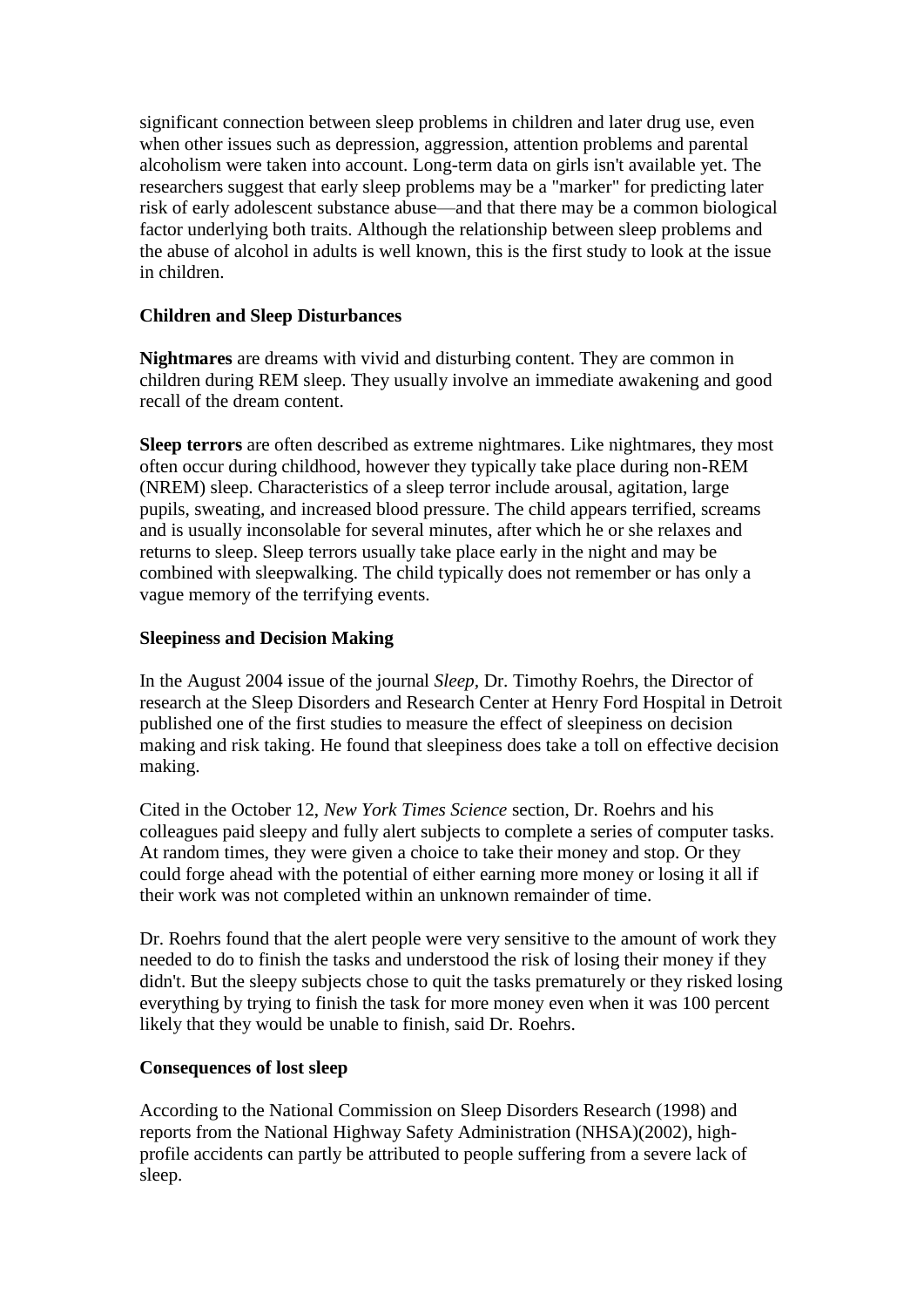Each year the cost of sleep disorders, sleep deprivation and sleepiness, according to the NCSDR, is estimated to be \$15.9 million in direct costs and \$50 to \$100 billion a year in indirect and related costs. And according to the NHSA, falling asleep while driving is responsible for at least 100,000 crashes, 71,000 injuries and 1,550 deaths each year in the United States. Young people in their teens and twenties, who are particularly susceptible to the effects of chronic sleep loss, are involved in more than half of the fall-asleep crashes on the nation's highways each year. Sleep loss also interferes with the learning of young people in our nation's schools, with 60 percent of grade school and high school children reporting that they are tired during the daytime and 15 percent of them admitting to falling asleep in class.

According to the Department of Transportation (DOT), one to four percent of all highway crashes are due to sleepiness, especially in rural areas and four percent of these crashes are fatal.

Risk factors for drowsy driving crashes:

- 1. Late night/early morning driving
- 2. Patients with untreated excessive sleepiness
- 3. People who obtain six or fewer hours of sleep per day
- 4. Young adult males
- 5. Commercial truck drivers
- 6. Night shift workers
- 7. Medical residents after their shift

#### **How to get a good night sleep**

According to sleep researchers, a night's sleep is divided into five continually shifting stages, defined by types of brain waves that reflect either lighter or deeper sleep. Toward morning, there is an increase in rapid eye movement, or REM sleep, when the muscles are relaxed and dreaming occurs, and recent memories may be consolidated in the brain. The experts say that hitting a snooze alarm over and over again to wake up is not the best way to feel rested. "The restorative value of rest is diminished, especially when the increments are short," said psychologist Edward Stepanski, PhD who has studied sleep fragmentation at the Rush University Medical Center in Chicago. This on and off again effect of dozing and waking causes shifts in the brainwave patterns. Sleep-deprived snooze-button addicts are likely to shorten their quota of REM sleep, impairing their mental functioning during the day. (*New York Times,* October 12, 2004)

Certain therapies, like cognitive behavioral therapy teach people how to recognize and change patterns of thought and behavior to solve their problems. Recently this type of therapy has been shown to be very effective in getting people to fall asleep and conquer insomnia.

According to a study published in the October 2004 issue of *The Archives of Internal Medicine,* cognitive behavior therapy is more effective and lasts longer than a widely used sleeping pill, Ambien, in reducing insomnia. The study involved 63 healthy people with insomnia who were randomly assigned to receive Ambien, the cognitive behavior therapy, both or a placebo. The patients in the therapy group received five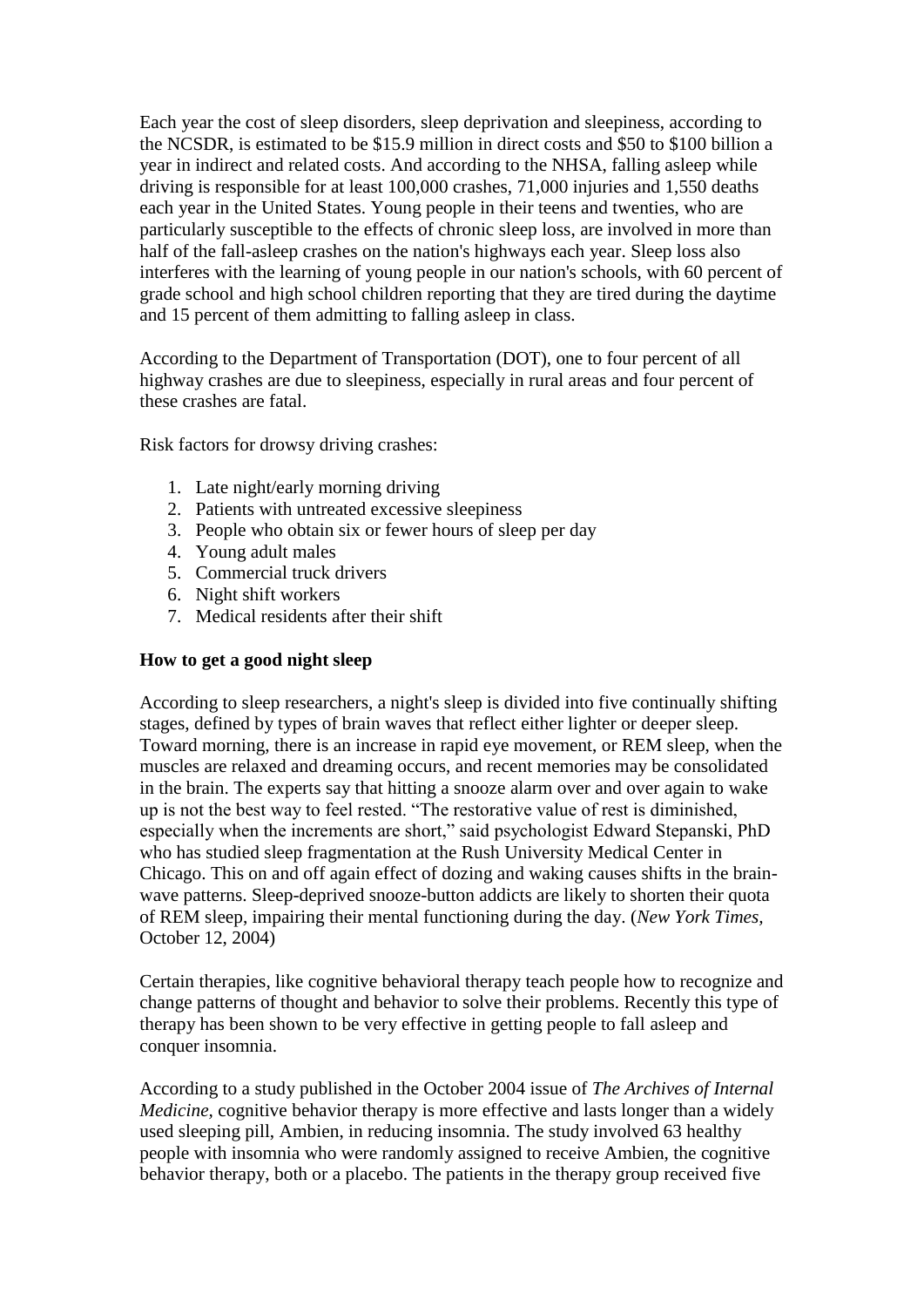30-minute sessions over six weeks. They were given daily exercises to "recognize, challenge and change stress-inducing" thoughts and were taught techniques, like delaying bedtime or getting up to read if they were unable to fall asleep after 20 minutes. The patients taking Ambien were on a full dose for a month and then were weaned off the drug. At three weeks, 44 percent of the patients receiving the therapy and those receiving the combination therapy and pills fell asleep faster compared to 29 percent of the patients taking only the sleeping pills. Two weeks after all the treatment was over, the patients receiving the therapy fell asleep in half the time it took before the study and only 17 percent of the patients taking the sleeping pills fell asleep in half the time. (*New York Times,* October 5, 2004)

According to leading sleep researchers, there are techniques to combat common sleep problems:

- Keep a regular sleep/wake schedule
- Don't drink or eat caffeine four to six hours before bed and minimize daytime use
- Don't smoke, especially near bedtime or if you awake in the night
- Avoid alcohol and heavy meals before sleep
- Get regular exercise
- Minimize noise, light and excessive hot and cold temperatures where you sleep
- Develop a regular bed time and go to bed at the same time each night
- Try and wake up without an alarm clock
- Attempt to go to bed earlier every night for certain period; this will ensure that you're getting enough sleep

#### **Insomnia and cognitive-behavioral treatment**

In clinical settings, cognitive-behavior therapy (CBT) has a 70-80 percent success rate for helping those who suffer from chronic insomnia. Almost one third of people with insomnia achieve normal sleep and most reduce their symptoms by 50 percent and sleep an extra 45-60 minutes a night. When insomnia exists along with other psychological disorders like depression, say the experts, the initial treatment should address the underlying condition.

But sometimes even after resolving the underlying condition, the insomnia still exists, says psychologist Jack Edinger, Ph.D., of the VA Medical Center in Durham, North Carolina and Professor of Psychiatry and Behavioral Sciences at Duke University and cautions that treating the depression usually doesn't resolve the sleep difficulties. From his clinical experience, he has found that most patients with insomnia should be examined for specific behaviors and thoughts that may perpetuate the sleep problems. When people develop insomnia, they try to compensate by engaging in activities to help them get more sleep. They sleep later in the mornings or spend excessive times in bed. These efforts usually backfire, said Edinger.

From his clinical work and research on sleep, psychologist Charles M. Morin, Ph.D., a Professor in the Psychology Department and Director of the Sleep Disorders Center at University Laval in Quebec, Canada says that ten percent of adults suffer from chronic insomnia. In a study released in the recent issue of Sleep Medicine Alert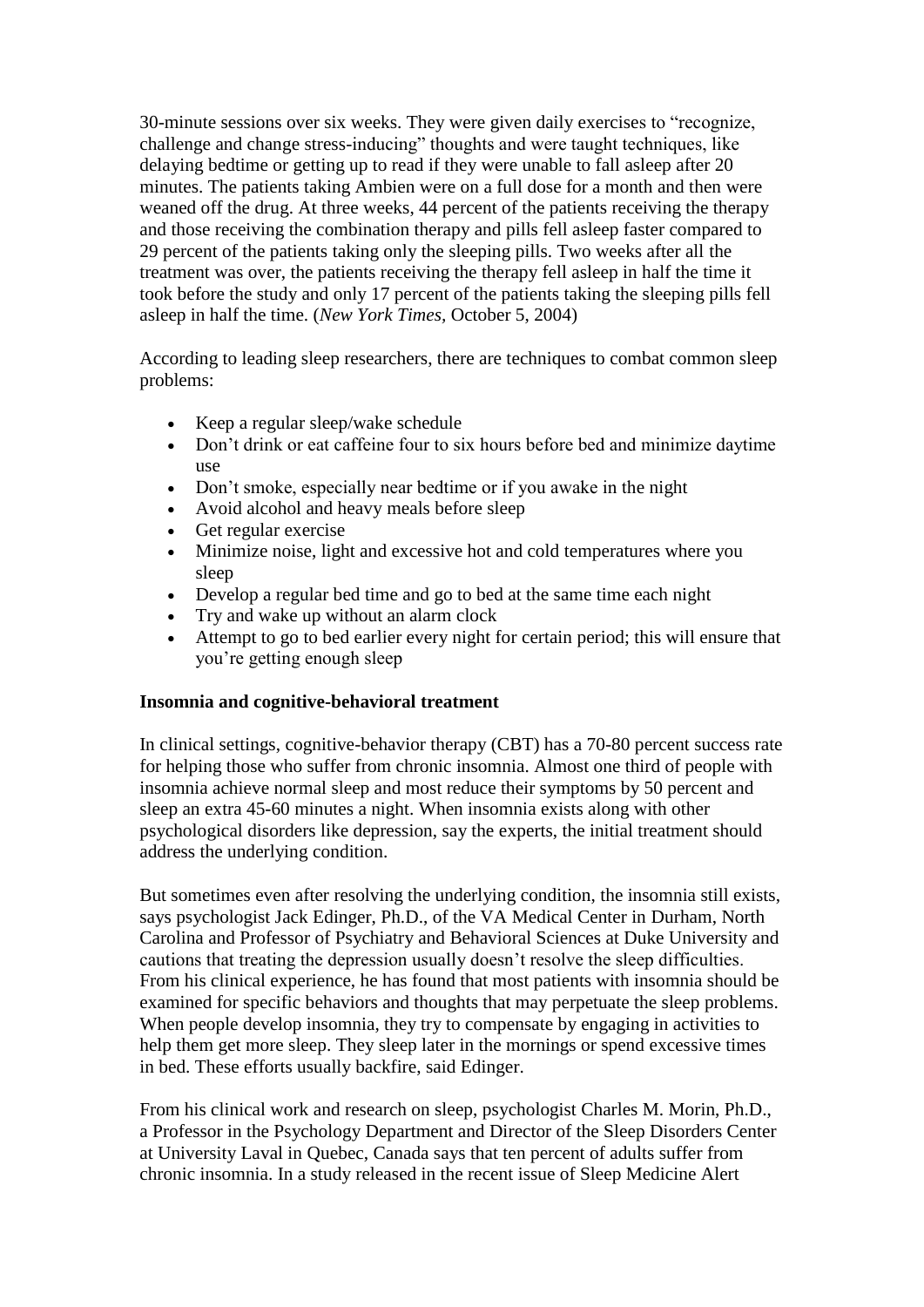published by the NSF, Morin outlines how CBT helps people overcome insomnia. Clinicians use sleep diaries to get an accurate picture of someone's sleep patterns. Bedtime, waking time, time to fall asleep, number and durations of awakening, actual sleep time and quality of sleep are documented by the person suffering from insomnia.

A person can develop poor sleep habits (i.e. watching TV in bed or eating too much before bedtime), irregular sleep patterns (sleeping too late, taking long naps during the day) to compensate for lost sleep at night. Some patients also develop a fear of not sleeping and a pattern of worrying about the consequences of not sleeping, said Morin. "Treatments that address the poor sleep habits and the faulty beliefs and attitudes about sleep work but sometimes," said Morin, "medication may play a role in breaking the cycle of insomnia. But behavioral therapies are essential for patients to alter the conditions that perpetuate it."

CBT attempts to change a patient's dysfunctional beliefs and attitudes about sleep. "It restructure thoughts – like, 'I've got to sleep eight hours tonight' or 'I've got to take medication to sleep' or 'I just can't function or I'll get sick if I don't sleep.' These thoughts focus too much on sleep, which can become something like performance anxiety – sleep will come around to you when you're not chasing it," said Edinger.

What works in many cases, said Morin and Edinger, is to standardize or restrict a person's sleep to give a person more control over his or her sleep. A person can keep a sleep diary for a couple of weeks and a clinician can monitor the amount of time spent in bed to the actual amount of time sleeping. Then the clinician can instruct the patient to either go to bed later and get up earlier or visa versa. This procedure improves the length of sleeping time by imposing a mild sleep deprivation situation, which has the result of reducing the anxiety surrounding sleep. To keep from falling asleep during the day, patients are told not to restrict sleep to less than five hours.

Standardizing sleep actually helps a person adjust his or her homeostatic mechanism that balances sleep, said Edinger. "Therefore, if you lose sleep, your homeostatic mechanism will kick in and will work to increase the likelihood of sleeping longer and deeper to promote sleep recovery. This helps a person come back to their baseline and works for the majority."

A person can also establish more stimulus control over his or her bedroom environment, said Dr Morin. This could include: going to bed only when sleepy, getting out of bed when unable to sleep, prohibiting non-sleep activities in the bedroom, getting up at the same time every morning (including weekends) and avoiding daytime naps.

Finally, a person can incorporate relaxation techniques as part of his or her treatment. For example, a person can give herself or himself an extra hour before bed to relax and unwind and time to write down worries and plans for the following day.

In CBT, said Morin, breaking the thought process and anxiety over sleep is the goal. "After identifying the dysfunctional thought patterns, a clinician can offer alternative interpretations of what is getting the person anxious so a person can think about his or her insomnia in a different way." Morin offers some techniques to restructure a